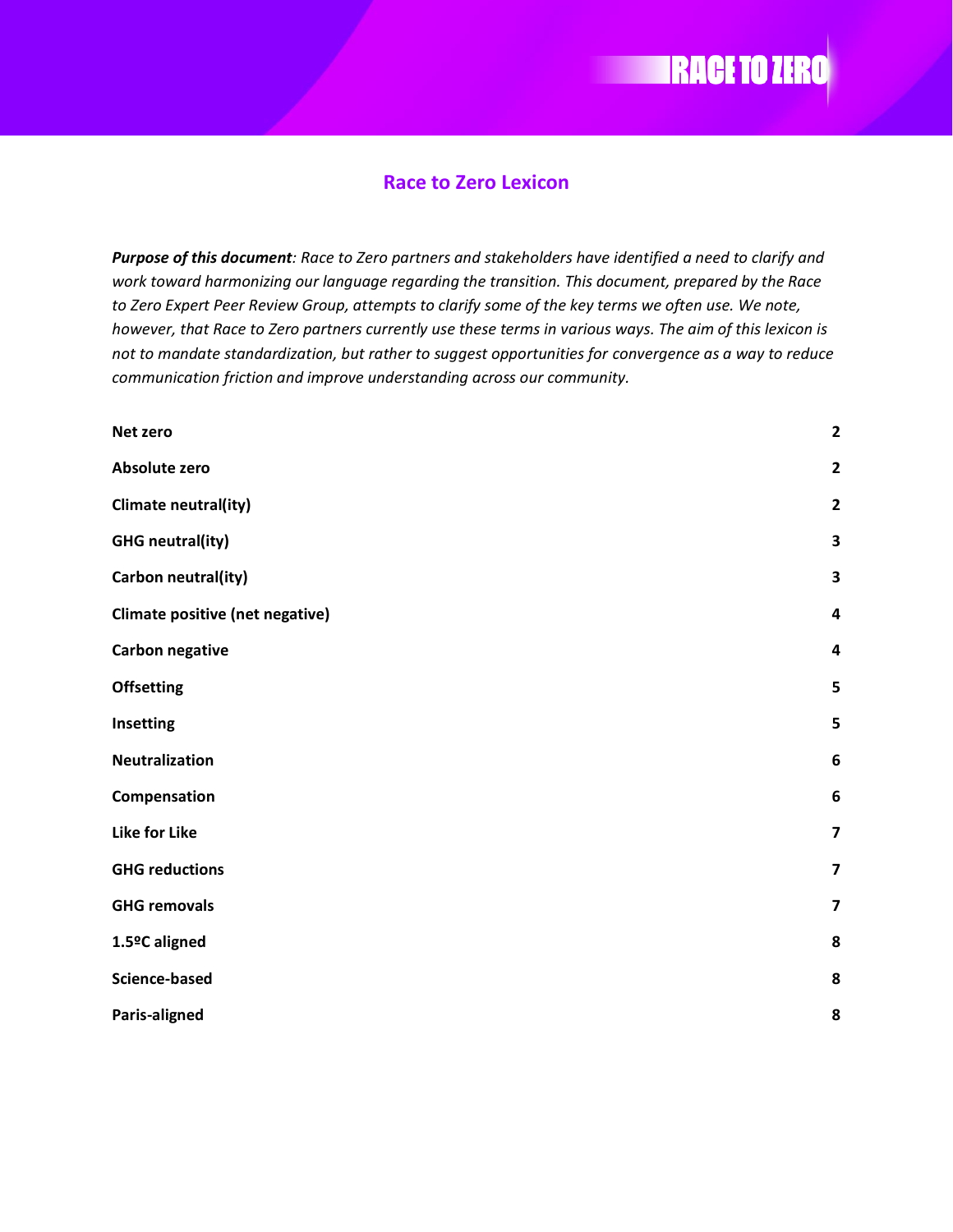#### **Net zero**

| <b>Definitions</b>                                                                                                                                                                                                                                                                                                                                                                                                                                    | <b>Comments</b>                               |
|-------------------------------------------------------------------------------------------------------------------------------------------------------------------------------------------------------------------------------------------------------------------------------------------------------------------------------------------------------------------------------------------------------------------------------------------------------|-----------------------------------------------|
| Referring to the world as a whole, the <b>IPCC</b> defines net zero as: When<br>anthropogenic emissions of greenhouse gases to the atmosphere are balanced by<br>anthropogenic removals over a specified period.                                                                                                                                                                                                                                      | Valid end-state<br>target for Race to<br>Zero |
| Race to Zero considers individual actors to have reached a state of net zero when:<br>An actor reduces its emissions following science-based pathways, with any<br>remaining GHG emissions attributable to that actor being fully neutralized by like-<br>for-like removals (e.g. permanent removals for fossil carbon emissions) exclusively<br>claimed by that actor, either within the value chain or through purchase of valid<br>offset credits. |                                               |

#### **Absolute zero**

| <b>Definitions</b>                                                                               | <b>Comments</b>                               |
|--------------------------------------------------------------------------------------------------|-----------------------------------------------|
| When no greenhouse gas emissions are attributable to an actor's activities across<br>all scopes. | Valid end-state<br>target for Race to<br>Zero |

# **Climate neutral(ity)**

| <b>Definitions</b>                                                                                                                                                                                                                                                                                                                                                                                                                                                                                                          | <b>Comments</b>                                                                                                                                                                                                                                                                          |
|-----------------------------------------------------------------------------------------------------------------------------------------------------------------------------------------------------------------------------------------------------------------------------------------------------------------------------------------------------------------------------------------------------------------------------------------------------------------------------------------------------------------------------|------------------------------------------------------------------------------------------------------------------------------------------------------------------------------------------------------------------------------------------------------------------------------------------|
| Referring to the world as as whole, the <b>IPCC</b> defines climate<br>neutrality as:<br>A state in which human activities result in no net effect on the climate<br>system. Achieving such a state would require balancing of residual<br>emissions with emission (carbon dioxide) removal as well as accounting<br>for regional or local biogeophysical effects of human activities that, for<br>example, affect surface albedo or local climate.<br>Race to Zero considers individual actors to be climate neutral when: | Not the same as net zero<br>because it does not necessarily<br>require "like for like" balancing.<br>Near synonym for GHG<br>neutral(ity), but may also<br>include non-GHG radiative<br>forcing effects, such as land use<br>changes with albedo effects.<br>Not an end-state target for |
| GHG emissions or other activities with warming effects attributable to<br>an actor are fully compensated by GHG reductions or removals, or<br>other activities with cooling effects, exclusively claimed by the actor,                                                                                                                                                                                                                                                                                                      | Race to Zero, but a possible<br>intermediate step.                                                                                                                                                                                                                                       |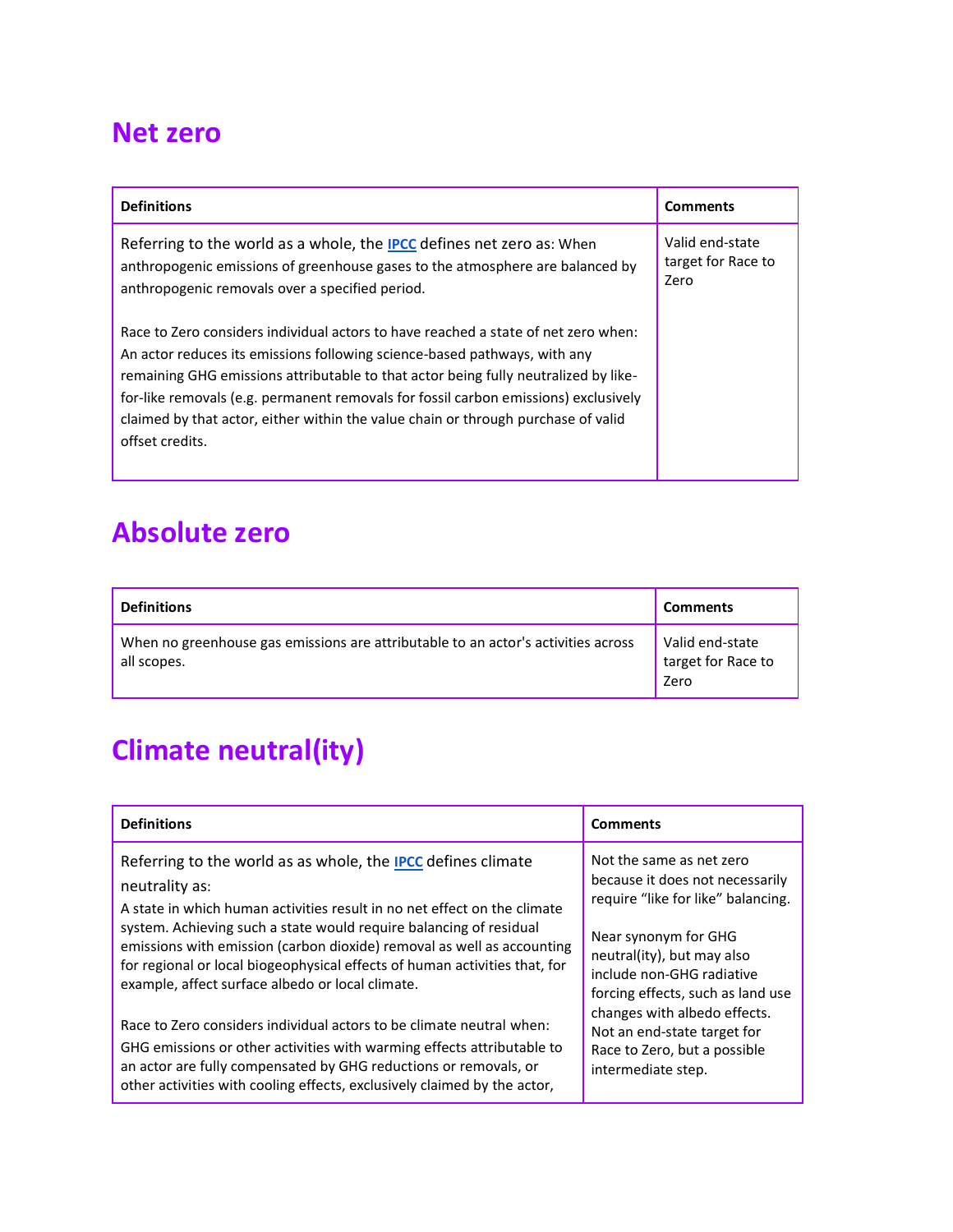such that the actor's net contribution is zero, irrespective of the time period or the relative magnitude of emissions and removals involved.

# **GHG neutral(ity)**

| <b>Definition</b>                                                                                                                                                                                                                                                                                                    | <b>Comments</b>                                                                                                                                                                                                              |
|----------------------------------------------------------------------------------------------------------------------------------------------------------------------------------------------------------------------------------------------------------------------------------------------------------------------|------------------------------------------------------------------------------------------------------------------------------------------------------------------------------------------------------------------------------|
| Where GHG emissions attributable to an actor are fully compensated<br>by GHG reductions or removals exclusively claimed by the actor, such<br>that the actor's net contribution to global GHG emissions is zero,<br>irrespective of the time period or the relative magnitude of emissions<br>and removals involved. | Not the same as net zero<br>because it does not require "like"<br>for like" balancing.<br>Near synonym for climate<br>neutral(ity), but focused only on<br>GHG-driven radiative effects.<br>Not an end-state target for Race |
|                                                                                                                                                                                                                                                                                                                      | to Zero, but a possible<br>intermediate step.                                                                                                                                                                                |

# **Carbon neutral(ity)**

| <b>Definition</b>                                                                                                                                                                                                                                                                                                                                                                                                                                                                                                                                                                                                                        | <b>Comments</b>                                                                                                                                                                                                                                                                        |
|------------------------------------------------------------------------------------------------------------------------------------------------------------------------------------------------------------------------------------------------------------------------------------------------------------------------------------------------------------------------------------------------------------------------------------------------------------------------------------------------------------------------------------------------------------------------------------------------------------------------------------------|----------------------------------------------------------------------------------------------------------------------------------------------------------------------------------------------------------------------------------------------------------------------------------------|
| Referring to the world as as whole, the <b>IPCC</b> defines carbon<br>neutrality as:<br>Net zero CO2 emissions are achieved when anthropogenic CO2<br>emissions are balanced globally by anthropogenic CO2 removals over<br>a specified period.<br>Race to Zero considers individual actors to be carbon neutral when:<br>CO2 emissions attributable to an actor are fully compensated by CO2<br>reductions or removals exclusively claimed by the actor, such that the<br>actor's net contribution to global CO2 emissions is zero, irrespective<br>of the time period or the relative magnitude of emissions and<br>removals involved. | Not the same as net zero<br>because it does not require "like"<br>for like" balancing.<br>Not synonymous with GHG<br>neutral(ity) or climate<br>neutral(ity) because it only<br>refers to carbon.<br>Not an end-state target for Race<br>to Zero, but a possible<br>intermediate step. |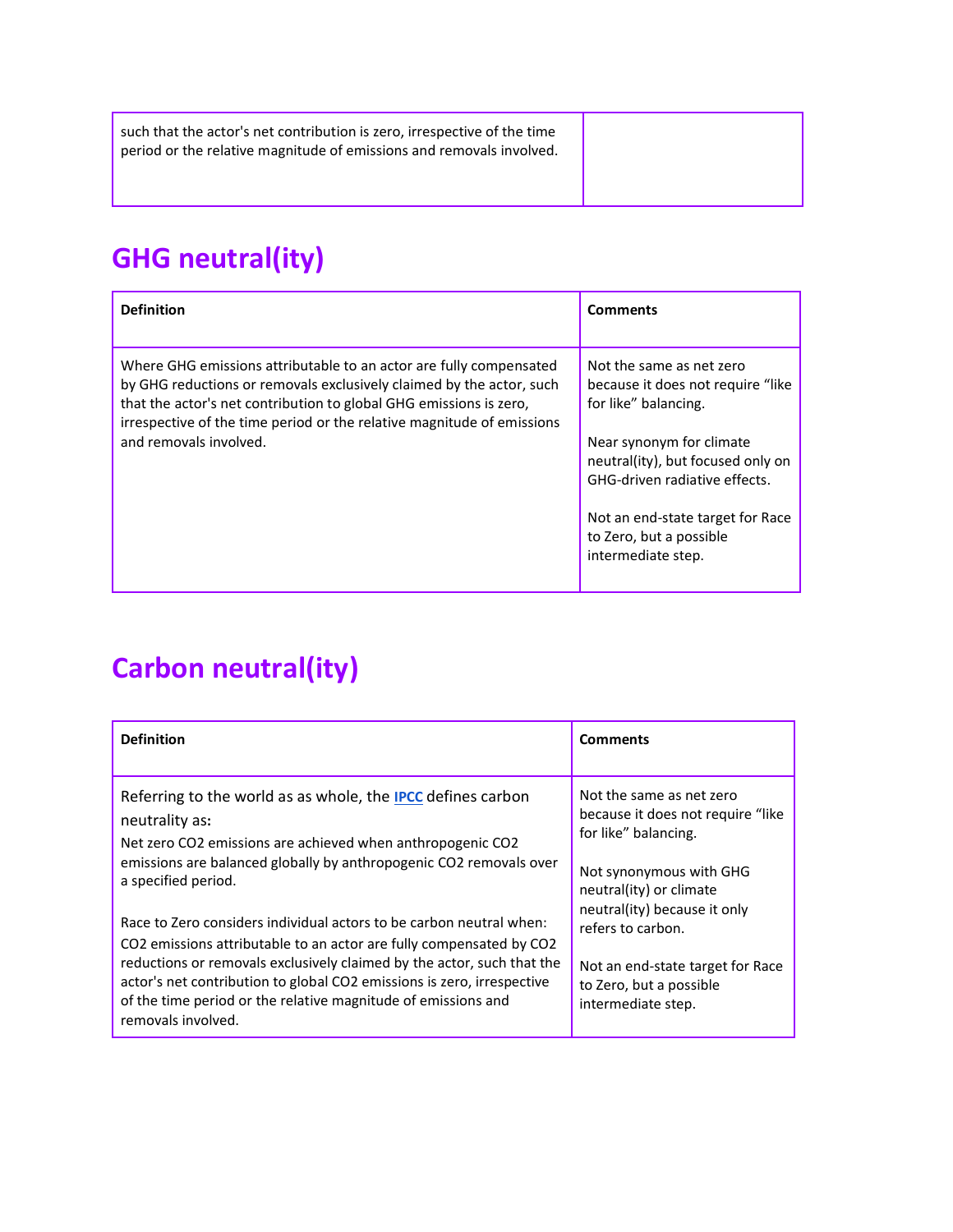# **Climate positive (net negative)**

| <b>Definitions</b>                                                                                                                                                                                                                                                                | <b>Comments</b>                                                                                              |
|-----------------------------------------------------------------------------------------------------------------------------------------------------------------------------------------------------------------------------------------------------------------------------------|--------------------------------------------------------------------------------------------------------------|
| When an actor's greenhouse gas removals, internal and external,<br>exceed its emissions and any removals are "like for like." Must be<br>specified over a declared time period, and whether removals and<br>emissions are cumulative or represent only the time period specified. | Valid end-state target for<br>Race to Zero.<br>The term climate positive<br>is preferred to net<br>negative. |

# **Carbon negative**

| <b>Definitions</b>                                                                                                                                                                                                                                                        | <b>Comments</b>                                                                                                            |
|---------------------------------------------------------------------------------------------------------------------------------------------------------------------------------------------------------------------------------------------------------------------------|----------------------------------------------------------------------------------------------------------------------------|
| When an actor's carbon removals, internal and external, exceed its<br>emissions and any removals are "like for like." Must be specified over<br>a declared time period, and whether removals and emissions are<br>cumulative or represent only the time period specified. | Not an end-state target<br>for Race to Zero, because<br>not all GHGs are<br>included, but a possible<br>intermediate step. |

# **Offsetting**

| <b>Definition</b>                                                                                                                                                                                                                                                                                                                                                                                                | <b>Comments</b>                              |
|------------------------------------------------------------------------------------------------------------------------------------------------------------------------------------------------------------------------------------------------------------------------------------------------------------------------------------------------------------------------------------------------------------------|----------------------------------------------|
| Reducing GHG emissions (including through avoided emissions), or<br>increasing GHG removals through activities external to an actor, in<br>order to compensate for GHG emissions, such that an actor's net<br>contribution to global emissions is reduced. Offsetting is typically<br>arranged through a marketplace for carbon credits or other<br>exchange mechanism. Offsetting claims are only valid under a | See also compensation and<br>neutralization. |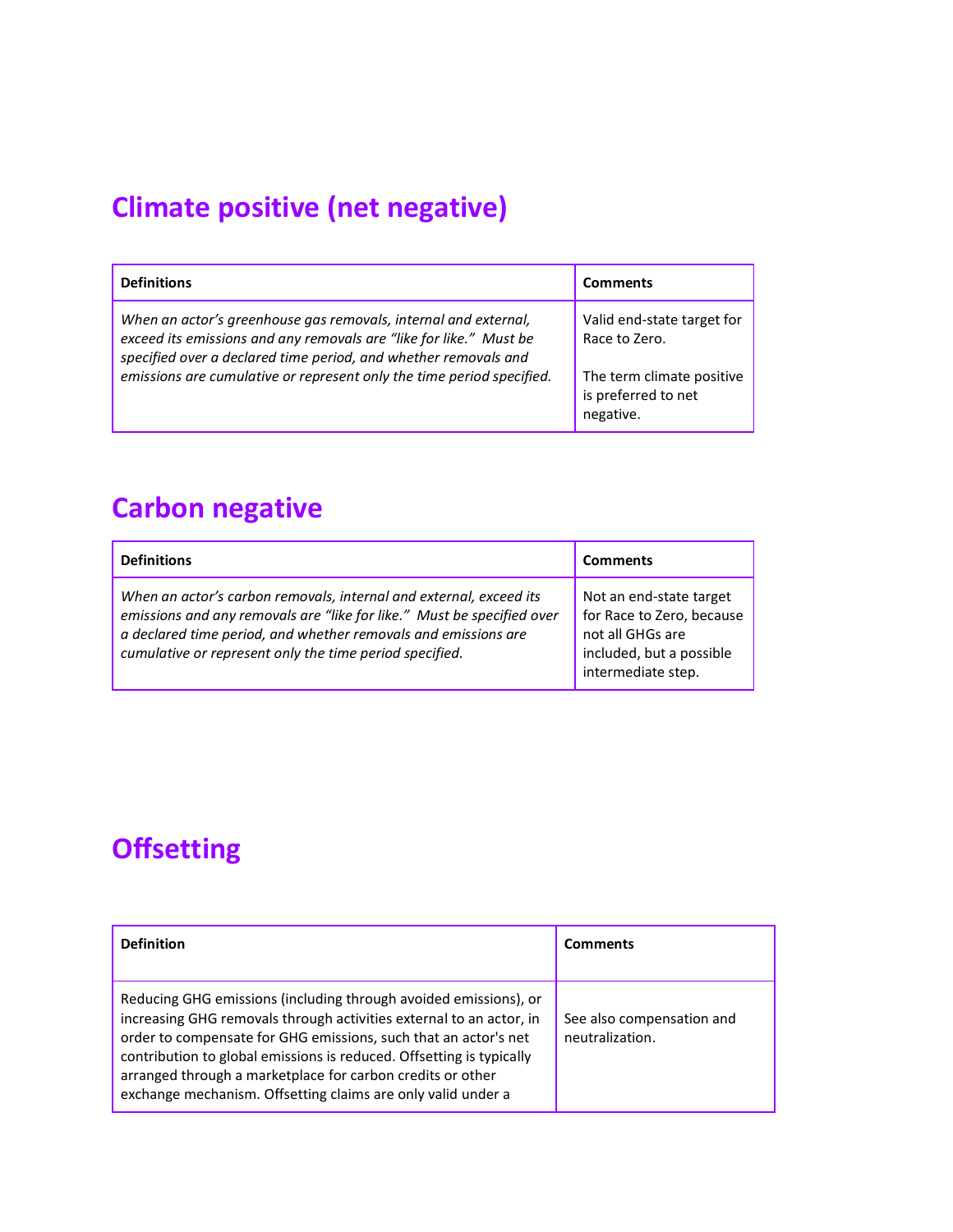| rigorous set of conditions, including that the reductions/removals<br>involved are additional, not over-estimated, and exclusively         |
|--------------------------------------------------------------------------------------------------------------------------------------------|
| claimed. Further, offsetting can only be used to claim net zero<br>status to the extent it is "like for like" with any residual emissions. |

# **Insetting**

| <b>Definition</b>                                                                                                                                                                                                                                                                                                                                                                                                                                                                                                                                                                               | <b>Comments</b>                              |
|-------------------------------------------------------------------------------------------------------------------------------------------------------------------------------------------------------------------------------------------------------------------------------------------------------------------------------------------------------------------------------------------------------------------------------------------------------------------------------------------------------------------------------------------------------------------------------------------------|----------------------------------------------|
| Reducing GHG emissions (including through avoided emissions), or<br>increasing GHG removals through an actor's scope 1, 2, or 3<br>emissions, in order to compensate for GHG emissions, such that an<br>actor's net contribution to global emissions is reduced. Insetting<br>claims are only valid under a rigorous set of conditions, including<br>that the reductions/removals involved are additional, not over-<br>estimated, and exclusively claimed. Further, insetting can only be<br>used to claim net zero status to the extent it is "like for like" with<br>any residual emissions. | See also compensation and<br>neutralization. |

### **Neutralization**

| <b>Definition</b>                                                                                                                                                                                                                                                                                                                                                                                | <b>Comments</b>                                                                                                                                                                                                                                                                                                                                                   |
|--------------------------------------------------------------------------------------------------------------------------------------------------------------------------------------------------------------------------------------------------------------------------------------------------------------------------------------------------------------------------------------------------|-------------------------------------------------------------------------------------------------------------------------------------------------------------------------------------------------------------------------------------------------------------------------------------------------------------------------------------------------------------------|
| GHG removals outside an actor's emissions inventory, that balance<br>residual GHG emissions such that an actor's net contribution to<br>global emissions is reduced or eliminated. Neutralization claims are<br>only valid under a rigorous set of conditions, including that the<br>reductions/removals involved are additional, not over-estimated,<br>exclusively claimed, and like for like. | May include offsetting, but also<br>all other activities an actor<br>makes outside its value chain<br>that are contributions to<br>mitigation.<br>Near synonym of<br>compensation, but limited to<br>removals, and requires "like for<br>like" balancing of residual<br>emissions. Required if residual<br>emissions remain after net zero<br>status is achieved. |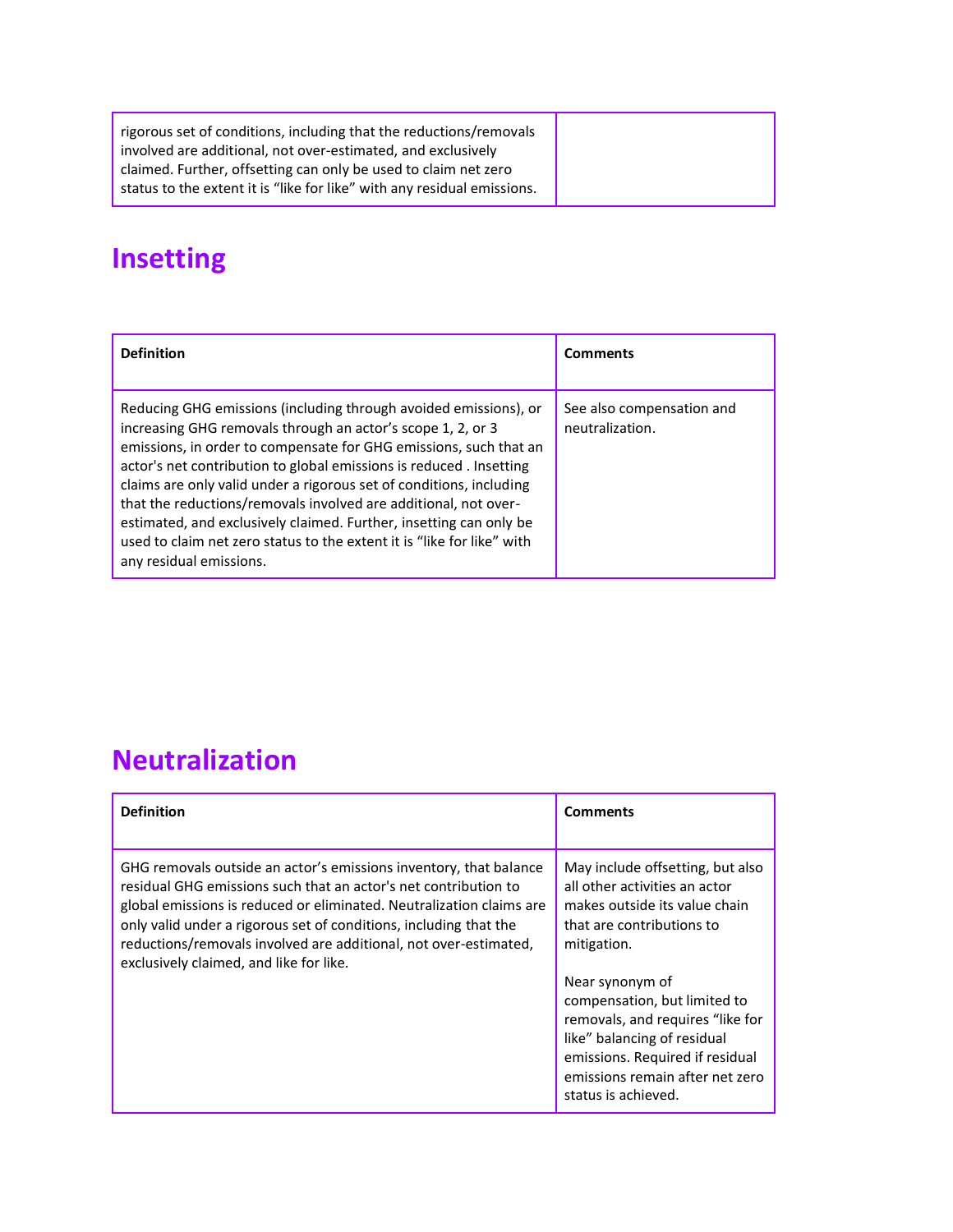# **Compensation**

| <b>Definition</b>                                                                                                                                                                                                                                                                                                                                                                                                                     | <b>Comments</b>                                                                                                                                                                                                                                                                                                                                                   |
|---------------------------------------------------------------------------------------------------------------------------------------------------------------------------------------------------------------------------------------------------------------------------------------------------------------------------------------------------------------------------------------------------------------------------------------|-------------------------------------------------------------------------------------------------------------------------------------------------------------------------------------------------------------------------------------------------------------------------------------------------------------------------------------------------------------------|
| Reducing GHG emissions, or increasing GHG removals through<br>activities outside of an actor's emissions inventory, in order to<br>compensate for GHG emissions such that an actor's net<br>contribution to global emissions is reduced. Compensation claims<br>are only valid under a rigorous set of conditions, including that the<br>reductions/removals involved are additional, not over-estimated,<br>and exclusively claimed. | Includes offsetting, but also all<br>other activities an actor makes<br>outside its value chain that are<br>contributions to mitigation.<br>Near synonym of<br>neutralization, but not limited<br>to removals, and does not<br>necessarily imply "like for like"<br>balancing of residual emissions.<br>Potentially helpful during the<br>transition to net zero. |

# **Like for Like**

| <b>Definition</b>                                                                                                                                                                                                                                                                                                                                                                                                                                                                                                                                                                                                                                                                                                                                                                                                                                                                                                       | <b>Comments</b>                    |
|-------------------------------------------------------------------------------------------------------------------------------------------------------------------------------------------------------------------------------------------------------------------------------------------------------------------------------------------------------------------------------------------------------------------------------------------------------------------------------------------------------------------------------------------------------------------------------------------------------------------------------------------------------------------------------------------------------------------------------------------------------------------------------------------------------------------------------------------------------------------------------------------------------------------------|------------------------------------|
| When a source of emissions and an emissions sink correspond in terms<br>of their warming impact, and in terms of the timescale and durability of<br>carbon storage.                                                                                                                                                                                                                                                                                                                                                                                                                                                                                                                                                                                                                                                                                                                                                     | Part of many other<br>definitions. |
| For example, fossil carbon is stable in the lithosphere over millennia if it<br>is not extracted and burned, therefore mitigating measures (e.g. offsets)<br>that aim to neutralise the effect of these emissions must persist for a<br>comparable, geological-timescale. Although all CO2 once emitted,<br>whether originally sourced from the lithosphere or biosphere, persists in<br>the active carbon cycle for centuries to millennia, it may be appropriate<br>to balance shorter-duration carbon released from biogenic carbon<br>stocks (e.g. forests and soils) with comparably temporary storage in like<br>stocks. The variable risks of reversal of different carbon stocks must also<br>be considered, for example forests may suffer from unforeseen<br>anthropogenic (e.g. illegal logging), non-anthropogenic (e.g. disease and<br>disaster), or climate change-induced (e.g. warming) reversal risks. |                                    |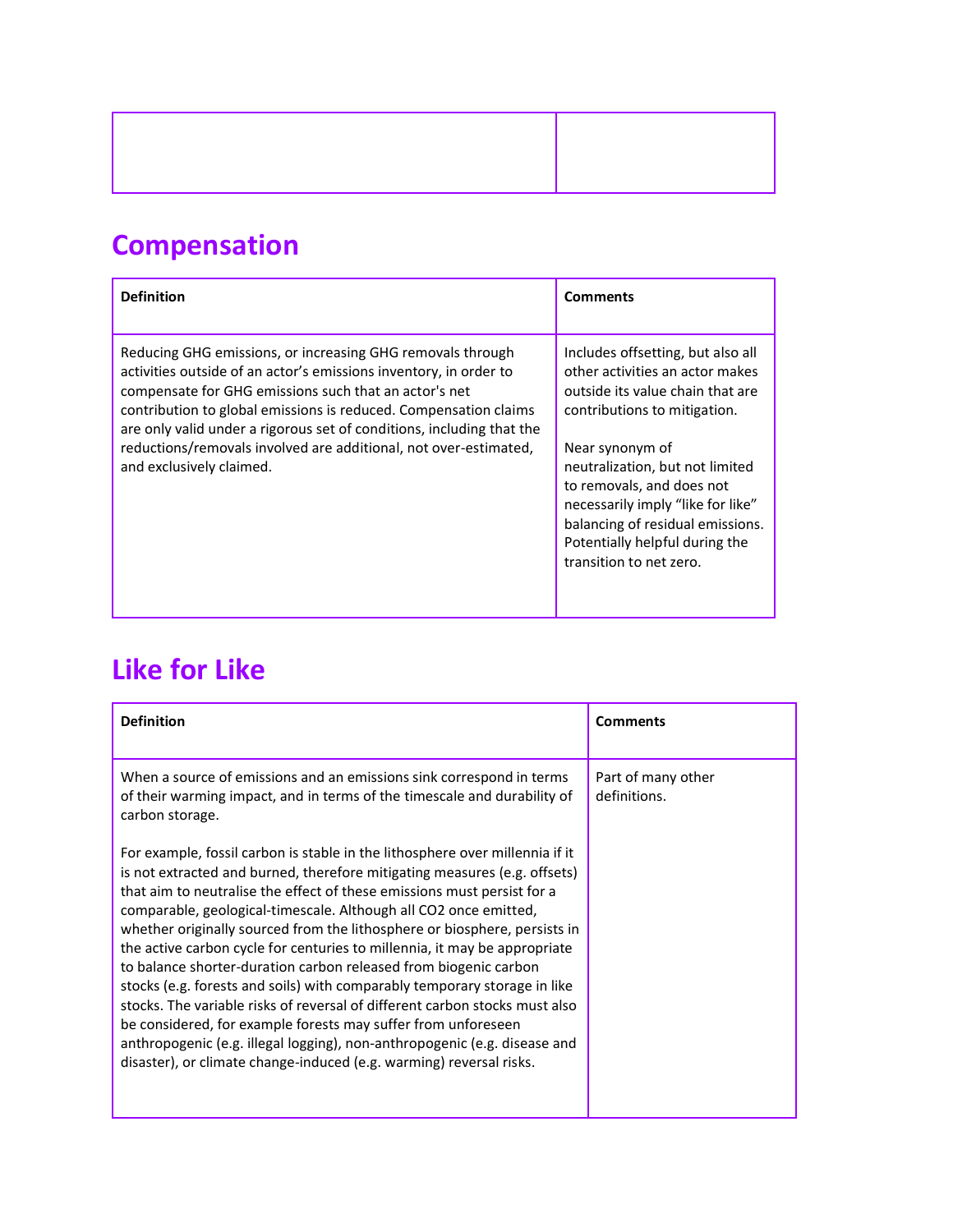### **GHG reductions**

| <b>Definition</b>                                                                                                                                                                                                                                                                             | <b>Comments</b>                    |
|-----------------------------------------------------------------------------------------------------------------------------------------------------------------------------------------------------------------------------------------------------------------------------------------------|------------------------------------|
| Actions that reduce the quantity of GHGs attributable to an entity vis-a-<br>vis a baseline.                                                                                                                                                                                                  | Part of many other<br>definitions. |
| Examples include: Replacing fossil-burning power with renewable<br>energy, reducing consumption of emissions-intensive products or<br>inputs, avoiding damage to ecological carbon sinks, carbon capture and<br>storage (CCS), avoided emissions from deployment of renewable<br>energy, etc. | Includes avoided emissions.        |

#### **GHG removals**

| <b>Definition</b>                                                                                                                                                                                | <b>Comments</b>                 |
|--------------------------------------------------------------------------------------------------------------------------------------------------------------------------------------------------|---------------------------------|
| Actions that remove GHGs from the atmosphere relative to baseline.                                                                                                                               | Part of many other definitions. |
| Examples include: Afforestation and reforestation, soil carbon<br>enhancement, bioenergy with carbon capture and storage (BECCS),<br>direct air capture, mineralization, or enhanced weathering. |                                 |

# **1.5ºC aligned**

| <b>Definitions</b>                                                                                                                                                                                                   | <b>Comments</b> |
|----------------------------------------------------------------------------------------------------------------------------------------------------------------------------------------------------------------------|-----------------|
| Target is aligned with scenarios that yield a long-term warming<br>outcome of <1.5C with some probability (e.g. 50%, 66%) and some<br>amount of overshoot (no/low), both of which should be explicitly<br>specified. | None.           |

### **Science-based**

| <b>Definitions</b>                                                                                                                                                                                                                                                                                                      | <b>Comments</b>                     |
|-------------------------------------------------------------------------------------------------------------------------------------------------------------------------------------------------------------------------------------------------------------------------------------------------------------------------|-------------------------------------|
| Targets are considered 'science-based' if they are in line with what the<br>latest climate science deems necessary to meet the goals of the Paris<br>Agreement - limiting global warming to well-below 2°C above pre-<br>industrial levels and pursuing efforts to limit warming to 1.5°C, with<br>no or low overshoot. | None.<br>Synonym for Paris-aligned. |